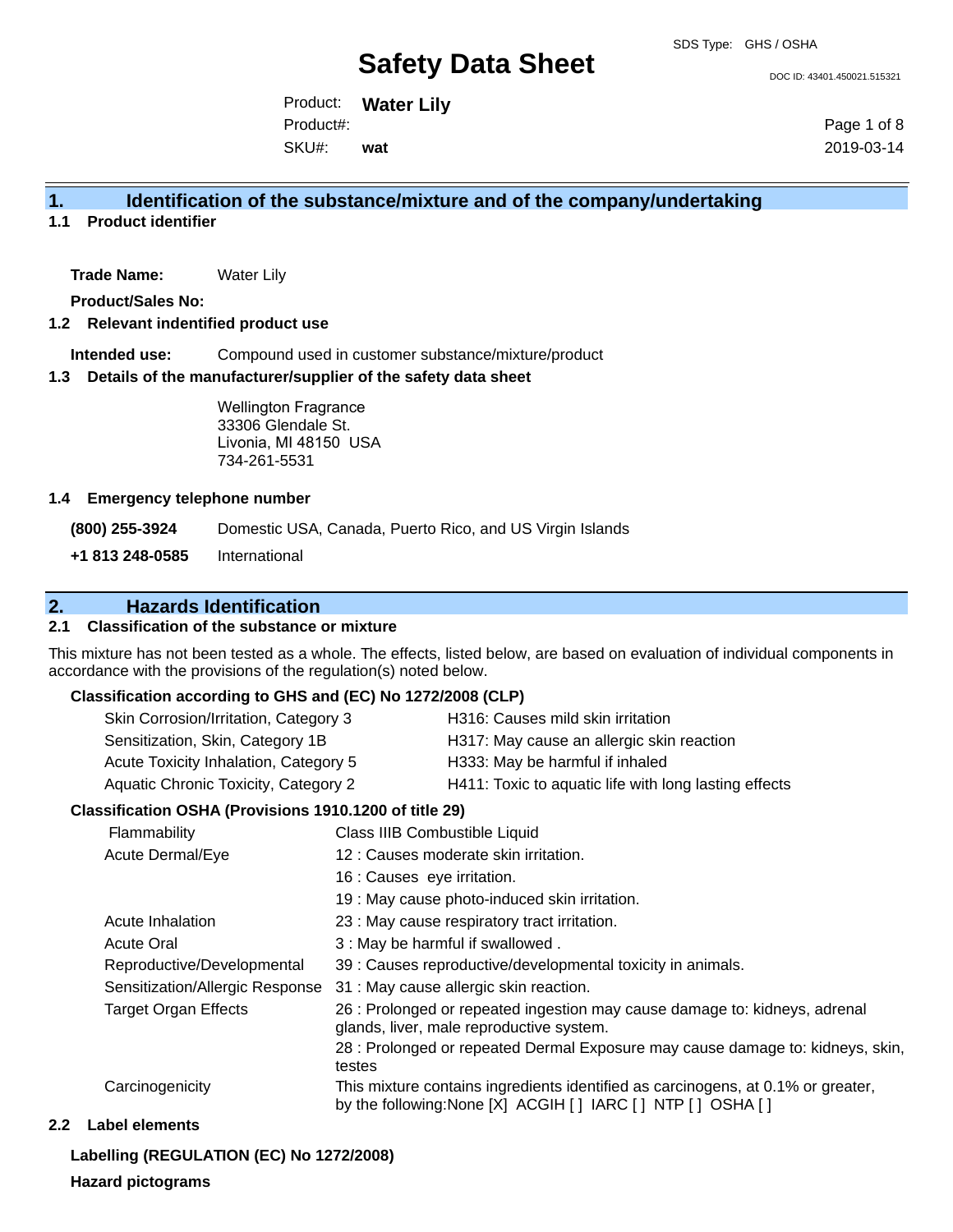DOC ID: 43401.450021.515321

Product: **Water Lily** SKU#: Product#: **wat**

Page 2 of 8 2019-03-14



**Signal Word: Warning**

### **Hazard statments** H316 Causes mild skin irritation H317 May cause an allergic skin reaction H333 May be harmful if inhaled H411 Toxic to aquatic life with long lasting effects

#### **Precautionary Statements**

#### **Prevention:**

| P <sub>272</sub>   | Contaminated work clothing should not be allowed out of the workplace   |
|--------------------|-------------------------------------------------------------------------|
| P <sub>273</sub>   | Avoid release to the environment                                        |
| Response:          |                                                                         |
| $P302 + P352$      | IF ON SKIN: Wash with soap and water                                    |
| $P304 + P312$      | IF INHALED: Call a POISON CENTER or doctor/physician if you feel unwell |
| $P333 + P313$      | If skin irritation or a rash occurs: Get medical advice/attention       |
| P363               | Wash contaminated clothing before reuse                                 |
| P391               | <b>Collect Spillage</b>                                                 |
| $A + L = 11 - 22L$ |                                                                         |

### **2.3 Other Hazards**

**no data available**

## **3. Composition/Information on Ingredients**

#### **3.1 Mixtures**

This product is a complex mixture of ingredients, which contains among others the following substance(s), presenting a health or environmental hazard within the meaning of the UN Globally Harmonized System of Classification and Labeling of Chemicals (GHS):

| CAS#<br>Ingredient     | EC#                  | Conc.<br>Range | <b>GHS Classification</b>          | <b>OSHA Classification</b> |
|------------------------|----------------------|----------------|------------------------------------|----------------------------|
| 84-66-2                | 201-550-6            | 70 - 80 %      | H316; H402                         |                            |
| Diethyl phthalate      |                      |                |                                    |                            |
| $101 - 86 - 0$         | 202-983-3            | $5 - 10 \%$    | H303; H316; H317; H400; H411       | 11, 15                     |
|                        | Hexyl cinnamaldehyde |                |                                    |                            |
| $134 - 20 - 3$         | 205-132-4            | $2 - 5%$       | H303; H316; H319; H319; H401; H402 | 11, 15                     |
| Methyl anthranilate    |                      |                |                                    |                            |
| 120-51-4               | 204-402-9            | $1 - 2%$       | H302; H313; H400; H411             | 28, 3                      |
| <b>Benzyl Benzoate</b> |                      |                |                                    |                            |
| $104 - 61 - 0$         | 203-219-1            | $1 - 2%$       | H316                               | 12, 15                     |
| gamma-Nonalactone      |                      |                |                                    |                            |
| $98 - 55 - 5$          | 202-680-6            | $1 - 2%$       | H227; H303; H315; H319; H319; H401 | 11, 15, 23                 |
| alpha-Terpineol        |                      |                |                                    |                            |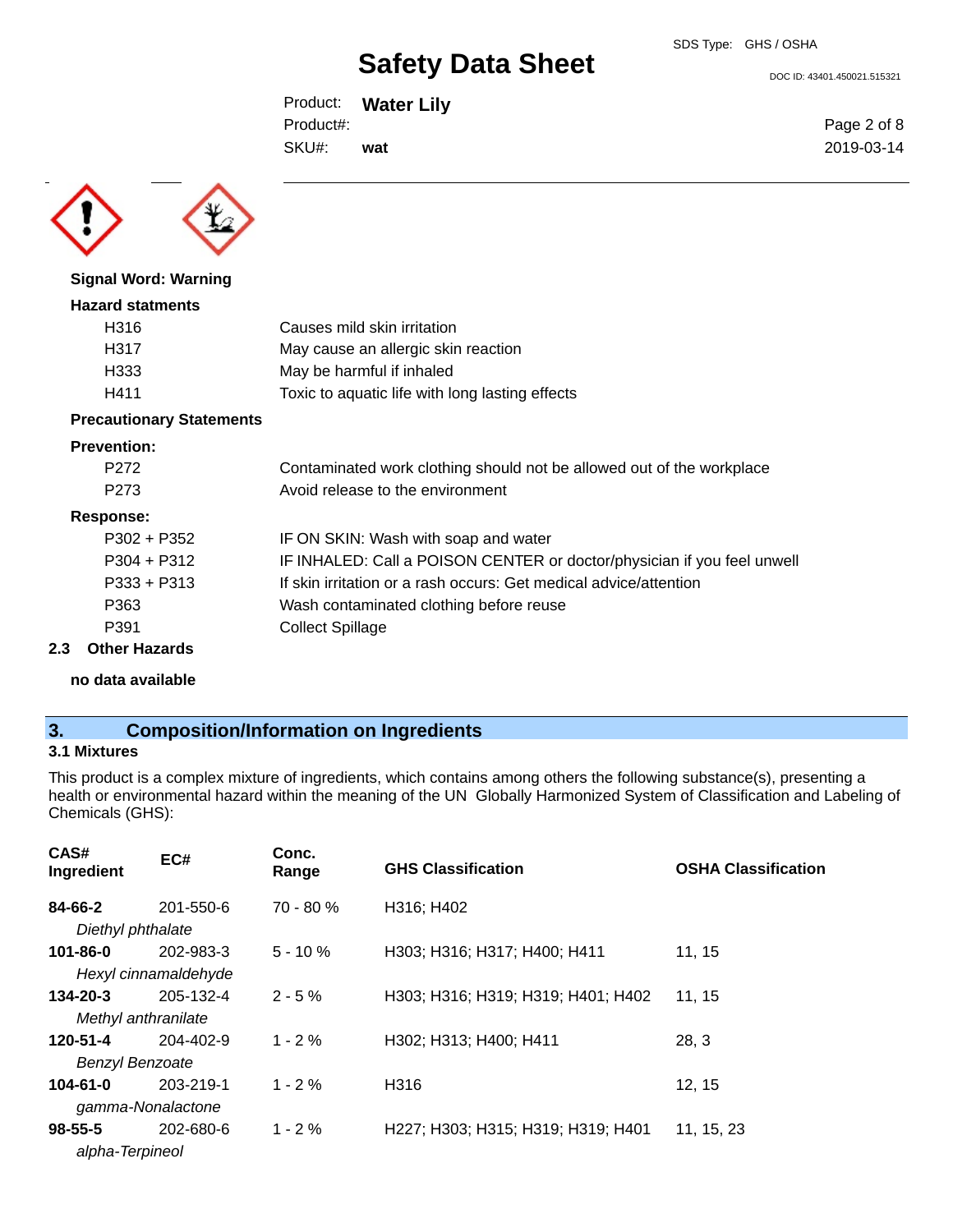#### SDS Type: GHS / OSHA

# **Safety Data Sheet**

DOC ID: 43401.450021.515321

Page 3 of 8 2019-03-14

Product: **Water Lily** SKU#: Product#: **wat**

| <b>CAS#</b><br>Ingredient                | EC#                                   | Conc.<br>Range                                           | <b>GHS Classification</b>           | <b>OSHA Classification</b> |
|------------------------------------------|---------------------------------------|----------------------------------------------------------|-------------------------------------|----------------------------|
| 103-95-7                                 | 203-161-7                             | $1 - 2%$                                                 | H227; H303; H315; H317; H401; H412  | 11, 15, 31                 |
|                                          |                                       | 2-Methyl-3-(p-isopropylphenyl)propionaldehyde            |                                     |                            |
| 80-54-6                                  | 201-289-8                             | $1 - 2%$                                                 | H227; H302; H315; H317; H361; H401; | 11, 15, 26, 28, 3, 31, 39  |
|                                          | <b>Butylphenyl Methylpropional</b>    |                                                          | H412                                |                            |
| 32388-55-9                               | 251-020-3                             | $1 - 2%$                                                 | H303; H317; H400; H410              | 16, 19                     |
| Acetyl cedrene                           |                                       |                                                          |                                     |                            |
| 115-95-7                                 | 204-116-4                             | $1 - 2%$                                                 | H227; H315; H317; H319; H320; H402  |                            |
| <b>Linalyl Acetate</b>                   |                                       |                                                          |                                     |                            |
| 1205-17-0                                | 214-881-6                             | $0.1 - 1.0 %$                                            | H303; H317; H361; H401; H411        |                            |
|                                          |                                       | a-Methyl-1,3-benzodioxole-5-propionaldehyde              |                                     |                            |
| 68647-72-3                               | 232-433-8                             | $0.1 - 1.0 %$                                            | H226; H304; H315; H317; H400; H410  | 12, 3, 31                  |
| Limonene                                 |                                       |                                                          |                                     |                            |
| 78-70-6                                  | 201-134-4                             | $0.1 - 1.0 %$                                            | H227; H303; H315; H317; H319; H402  | 12, 26                     |
| Linalool                                 |                                       |                                                          |                                     |                            |
| 18127-01-0                               | 242-016-2                             | $0.1 - 1.0 %$                                            | H227; H303; H315; H317; H361; H373; | 11, 15, 2, 31, 39          |
|                                          | p-tert-Butyldihydrocinnamaldehyde     |                                                          | H401; H412                          |                            |
| 127-43-5                                 | 204-843-7                             | $0.1 - 1.0 %$                                            | H315; H317; H401; H411              | 11, 15, 19, 26, 28, 31     |
| Methyl-ß-ionone                          |                                       |                                                          |                                     |                            |
| 68917-71-5                               | 290-010-3                             | $0.1 - 1.0 %$                                            | H226; H304; H315; H317; H400; H410  | 12, 3, 31                  |
| Lime oil terpenes                        |                                       |                                                          |                                     |                            |
| 5462-06-6                                | 226-749-5                             | $0.1 - 1.0 %$                                            | H303; H317; H401                    | 11, 15, 31                 |
|                                          | 4-Methoxy-alpha-methylbenzenepropanal |                                                          |                                     |                            |
| 6485-40-1                                | 229-352-5                             | $0.1 - 1.0 %$                                            | H227; H313; H317; H401              | 11, 15                     |
| I-Carvone                                |                                       |                                                          |                                     |                            |
| 105-87-3                                 | 203-341-5                             | $0.1 - 1.0 %$                                            | H315; H317; H401; H412              | 11, 15                     |
| Geranyl Acetate                          |                                       |                                                          |                                     |                            |
| 127-51-5                                 | 204-846-3                             | $0.1 - 1.0 %$                                            | H316; H317; H319; H320; H401; H411  | 11, 15, 19, 26, 28, 31     |
| a-Isomethyl ionone                       |                                       |                                                          |                                     |                            |
| 6259-76-3                                | 228-408-6                             | $0.1 - 1.0 %$                                            | H315; H317; H319; H400; H410        | 11, 15                     |
| Hexyl salicylate                         |                                       |                                                          |                                     |                            |
| 19870-74-7                               | 243-384-7                             | $0.1 - 1.0 %$                                            | H317; H400; H410                    | 15                         |
| Cedrol methyl ether                      |                                       |                                                          |                                     |                            |
| 86803-90-9                               | 429-860-9                             | $0.1 - 1.0 %$                                            | H303; H317; H401; H411              | 11, 15, 31                 |
| Methoxy dicyclopentadiene carboxaldehyde |                                       |                                                          |                                     |                            |
|                                          |                                       | See Section 16 for full text of GHS classification codes |                                     |                            |

Total Hydrocarbon Content (% w/w) = 1.83

## **4. First Aid Measures**

| 4.1 Description of first aid measures |                                                                                                 |
|---------------------------------------|-------------------------------------------------------------------------------------------------|
| Inhalation:                           | Remove from exposure site to fresh air and keep at rest.<br>Obtain medical advice.              |
| Eye Exposure:                         | Flush immediately with water for at least 15 minutes.<br>Contact physician if symptoms persist. |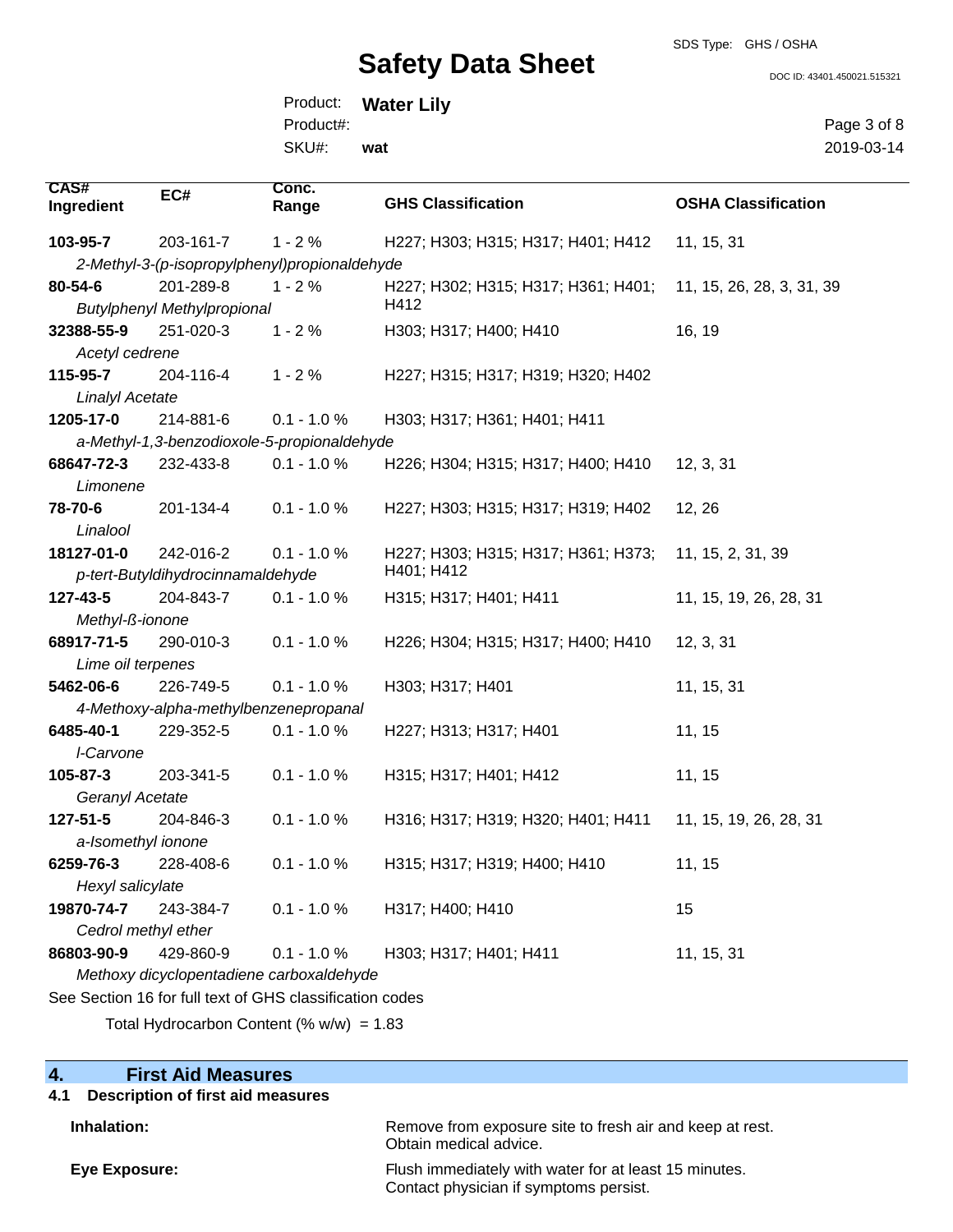SDS Type: GHS / OSHA

DOC ID: 43401.450021.515321

|                                                                                             | Product:<br>Product#:<br>SKU#: | <b>Water Lily</b><br>wat                                                                                                                        | Page 4 of 8<br>2019-03-14 |
|---------------------------------------------------------------------------------------------|--------------------------------|-------------------------------------------------------------------------------------------------------------------------------------------------|---------------------------|
| <b>Skin Exposure:</b>                                                                       |                                | Remove contaminated clothes. Wash thoroughly with water (and soap).<br>Contact physician if symptoms persist.                                   |                           |
| Ingestion:<br>Most important symptoms and effects, both acute and delayed<br>4.2            |                                | Rinse mouth with water and obtain medical advice.                                                                                               |                           |
| <b>Symptoms:</b><br><b>Risks:</b>                                                           |                                | no data available<br>Refer to Section 2.2 "Hazard Statements"<br>4.3 Indication of any immediate medical attention and special treatment needed |                           |
| <b>Treatment:</b>                                                                           |                                | Refer to Section 2.2 "Response"                                                                                                                 |                           |
| 5.<br><b>Fire-Fighting measures</b><br><b>Extinguishing media</b><br>5.1                    |                                |                                                                                                                                                 |                           |
| Suitable:<br><b>Unsuitable</b><br>5.2 Special hazards arising from the substance or mixture |                                | Carbon dioxide (CO2), Dry chemical, Foam<br>Do not use a direct water jet on burning material                                                   |                           |
| <b>During fire fighting:</b><br>5.3 Advice for firefighters                                 |                                | Water may be ineffective                                                                                                                        |                           |
| <b>Further information:</b>                                                                 |                                | Standard procedure for chemical fires                                                                                                           |                           |

### **6. Accidental Release Measures**

#### **6.1 Personal precautions, protective equipment and emergency procedures**

Avoid inhalation and contact with skin and eyes. A self-contained breathing apparatus is recommended in case of a major spill.

#### **6.2 Environmental precautions**

Keep away from drains, soil, and surface and groundwater.

#### **6.3 Methods and materials for containment and cleaning up**

Clean up spillage promptly. Remove ignition sources. Provide adequate ventilation. Avoid excessive inhalation of vapors. Gross spillages should be contained by use of sand or inert powder and disposed of according to the local regulations.

#### **6.4 Reference to other sections**

Not Applicable

### **7. Handling and Storage**

### **7.1 Precautions for safe handling**

Apply according to good manufacturing and industrial hygiene practices with proper ventilation. Do not drink, eat or smoke while handling. Respect good personal hygiene.

#### **7.2 Conditions for safe storage, including any incompatibilities**

Store in a cool, dry and ventilated area away from heat sources and protected from light in tightly closed original container. Avoid plastic and uncoated metal container. Keep air contact to a minimum.

### **7.3 Specific end uses**

No information available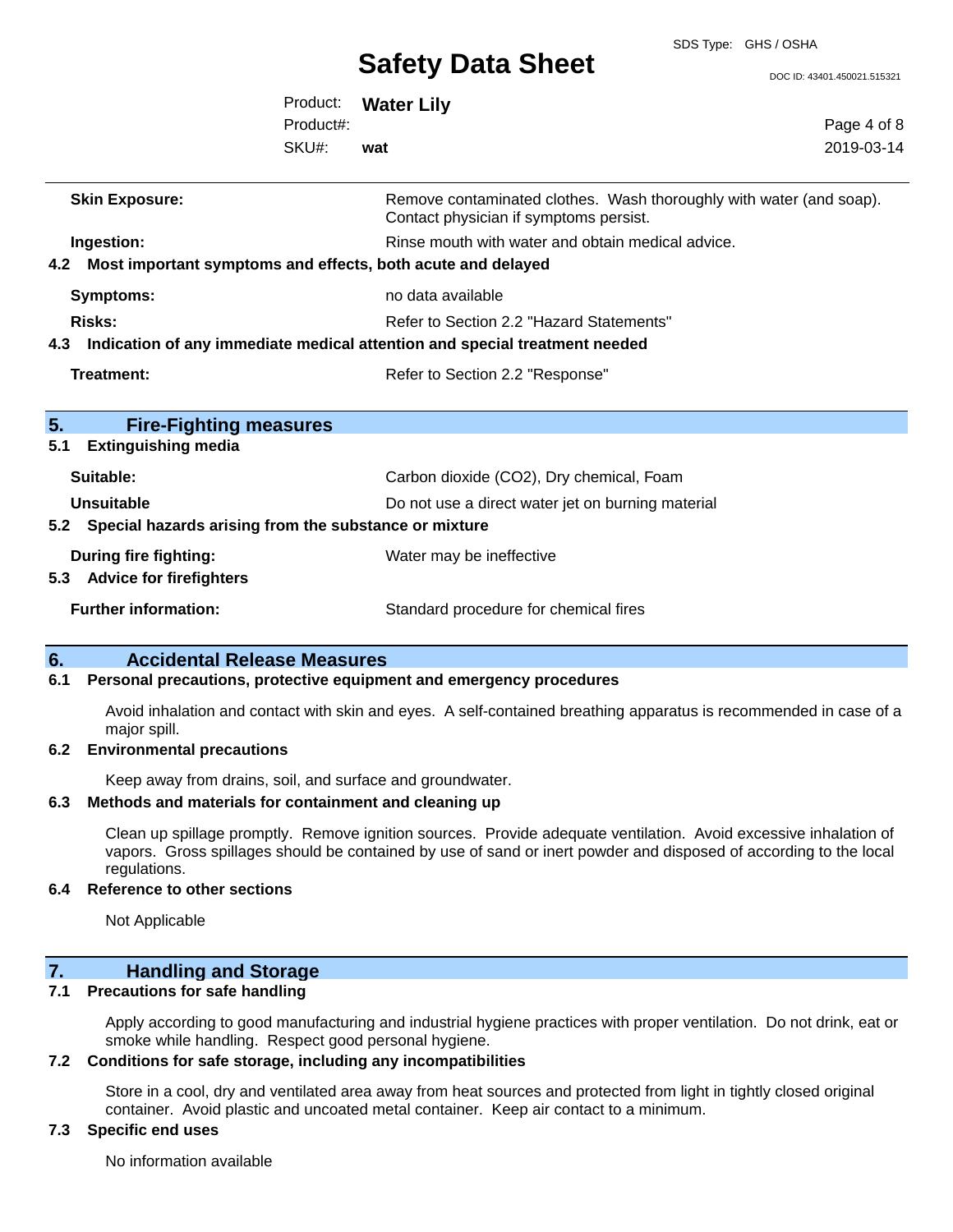#### DOC ID: 43401.450021.515321

Product: **Water Lily** SKU#: Product#: **wat**

Page 5 of 8 2019-03-14

| 8.                             |                   | <b>Exposure Controls/Personal Protection</b>                                                                                             |                         |       |             |                                          |
|--------------------------------|-------------------|------------------------------------------------------------------------------------------------------------------------------------------|-------------------------|-------|-------------|------------------------------------------|
| 8.1 Control parameters         |                   |                                                                                                                                          |                         |       |             |                                          |
| <b>Exposure Limits:</b>        |                   |                                                                                                                                          |                         |       |             |                                          |
| <b>Component</b>               |                   |                                                                                                                                          | <b>ACGIH</b><br>TWA ppm | ACGIH | <b>OSHA</b> | <b>OSHA</b><br>STEL ppm TWA ppm STEL ppm |
| 84-66-2                        | Diethyl phthalate |                                                                                                                                          | 5                       |       |             |                                          |
|                                |                   | <b>Engineering Controls:</b> Use local exhaust as needed.                                                                                |                         |       |             |                                          |
|                                |                   | 8.2 Exposure controls - Personal protective equipment                                                                                    |                         |       |             |                                          |
| Eye protection:                |                   | Tightly sealed goggles, face shield, or safety glasses with brow guards and side shields, etc.<br>as may be appropriate for the exposure |                         |       |             |                                          |
| <b>Respiratory protection:</b> |                   | Avoid excessive inhalation of concentrated vapors. Apply local ventilation where appropriate.                                            |                         |       |             |                                          |
| <b>Skin protection:</b>        |                   | Avoid Skin contact. Use chemically resistant gloves as needed.                                                                           |                         |       |             |                                          |

# **9. Physical and Chemical Properties**

### **9.1 Information on basic physical and chemical properties**

| <b>Appearance:</b>           | Liquid               |
|------------------------------|----------------------|
| Odor:                        | Conforms to Standard |
| Color:                       | Pale Yellow(G2/G5)   |
| <b>Viscosity:</b>            | Liquid               |
| <b>Freezing Point:</b>       | Not determined       |
| <b>Boiling Point:</b>        | Not determined       |
| <b>Melting Point:</b>        | Not determined       |
| <b>Flashpoint (CCCFP):</b>   | >200 F (93.33 C)     |
| <b>Auto flammability:</b>    | Not determined       |
| <b>Explosive Properties:</b> | None Expected        |
| <b>Oxidizing properties:</b> | None Expected        |
| Vapor Pressure (mmHg@20 C):  | 0.0424               |
| %VOC:                        | 2.5651               |
| Specific Gravity @ 25 C:     | 1.0730               |
| Density $@25C$ :             | 1.0700               |
| Refractive Index @ 20 C:     | 1.5055               |
| Soluble in:                  | Oil                  |

# **10. Stability and Reactivity**

| <b>10.1 Reactivity</b>                  | <b>None</b> |
|-----------------------------------------|-------------|
| <b>10.2 Chemical stability</b>          | Stable      |
| 10.3 Possibility of hazardous reactions | None known  |
| <b>10.4 Conditions to avoid</b>         | None known  |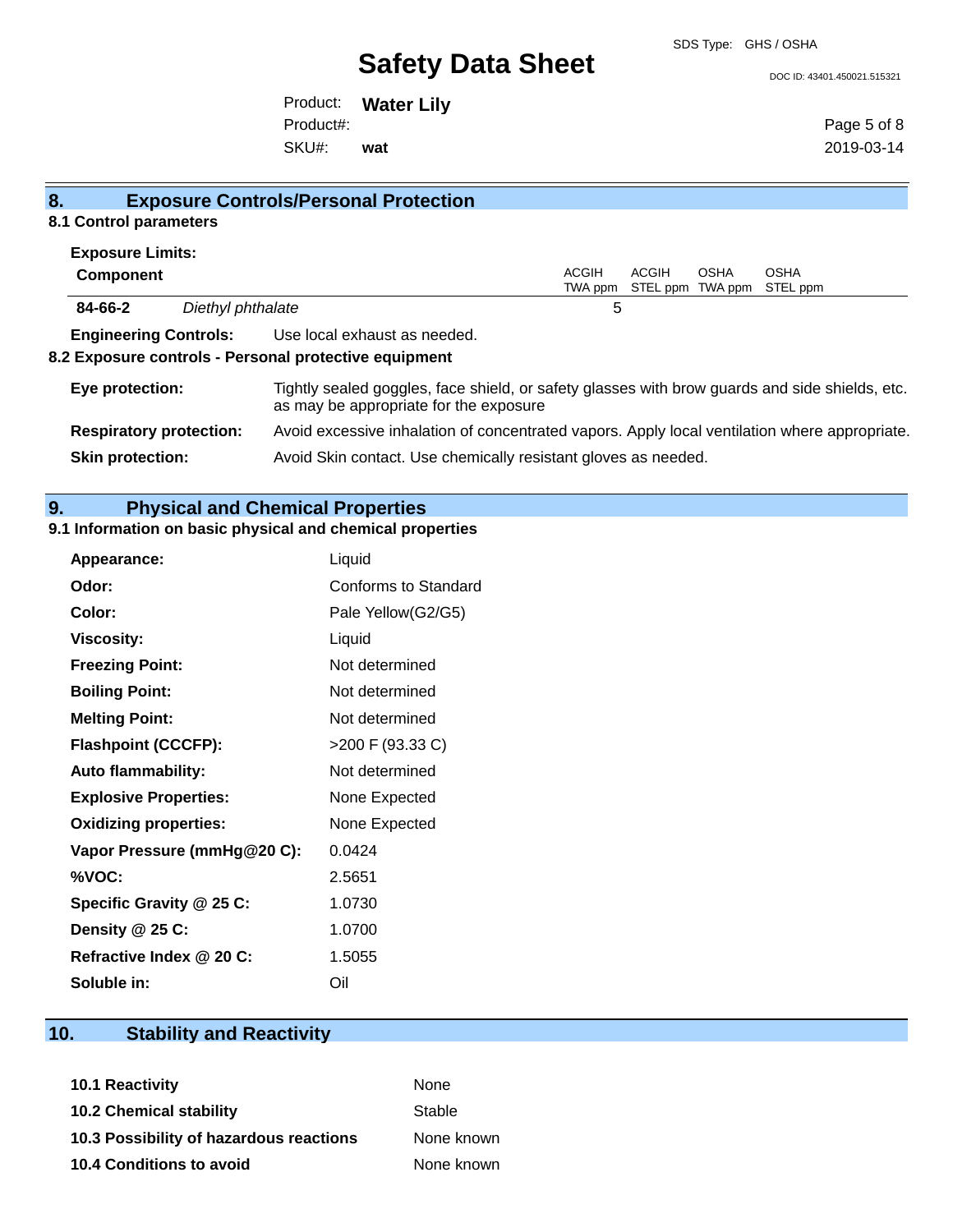SDS Type: GHS / OSHA

DOC ID: 43401.450021.515321

Product: **Water Lily** SKU#: Product#: **wat**

Page 6 of 8 2019-03-14

| 10.5 Incompatible materials                        | Strong oxidizing agents, strong acids, and alkalis                                                                  |  |  |
|----------------------------------------------------|---------------------------------------------------------------------------------------------------------------------|--|--|
| 10.6 Hazardous decomposition products              | None known                                                                                                          |  |  |
|                                                    |                                                                                                                     |  |  |
| 11.<br><b>Toxicological Information</b>            |                                                                                                                     |  |  |
| <b>11.1 Toxicological Effects</b>                  |                                                                                                                     |  |  |
|                                                    | Acute Toxicity Estimates (ATEs) based on the individual Ingredient Toxicity Data utilizing the "Additivity Formula" |  |  |
| Acute toxicity - Oral - (Rat) mg/kg                | (LD50: 5,871.52) Not classified - the classification criteria are<br>not met                                        |  |  |
| Acute toxicity - Dermal - (Rabbit) mg/kg           | (LD50: 6,719.70) Not classified - the classification criteria are<br>not met                                        |  |  |
| Acute toxicity - Inhalation - (Rat) mg/L/4hr       | (LC50: 22.72) May be harmful if inhaled                                                                             |  |  |
| <b>Skin corrosion / irritation</b>                 | Causes mild skin irritation                                                                                         |  |  |
| Serious eye damage / irritation                    | Not classified - the classification criteria are not met                                                            |  |  |
| <b>Respiratory sensitization</b>                   | Not classified - the classification criteria are not met                                                            |  |  |
| <b>Skin sensitization</b>                          | May cause an allergic skin reaction                                                                                 |  |  |
| <b>Germ cell mutagenicity</b>                      | Not classified - the classification criteria are not met                                                            |  |  |
| Carcinogenicity                                    | Not classified - the classification criteria are not met                                                            |  |  |
| <b>Reproductive toxicity</b>                       | Not classified - the classification criteria are not met                                                            |  |  |
| Specific target organ toxicity - single exposure   | Not classified - the classification criteria are not met                                                            |  |  |
| Specific target organ toxicity - repeated exposure | Not classified - the classification criteria are not met                                                            |  |  |
| <b>Aspiration hazard</b>                           | Not classified - the classification criteria are not met                                                            |  |  |
| 10                                                 |                                                                                                                     |  |  |
| Ecological Information                             |                                                                                                                     |  |  |

| 12.           | <b>Ecological Information</b> |         |
|---------------|-------------------------------|---------|
| 12.1 Toxicity |                               |         |
|               | Acute acquatic toxicity       | Not cla |

| <b>Acute acquatic toxicity</b>     | Not classified - the classification criteria are not met |
|------------------------------------|----------------------------------------------------------|
| <b>Chronic acquatic toxicity</b>   | Toxic to aquatic life with long lasting effects          |
| <b>Toxicity Data on soil</b>       | no data available                                        |
| <b>Toxicity on other organisms</b> | no data available                                        |
|                                    |                                                          |
| 12.2 Persistence and degradability | no data available                                        |
| 12.3 Bioaccumulative potential     | no data available                                        |
| 12.4 Mobility in soil              | no data available                                        |
| 12.5 Other adverse effects         | no data available                                        |
|                                    |                                                          |

## **13. Disposal Conditions**

#### **13.1 Waste treatment methods**

Do not allow product to reach sewage systems. Dispose of in accordance with all local and national regulations. Send to a licensed waste management company.The product should not be allowed to enter drains, water courses or the soil. Do not contaminate ponds, waterways or ditches with chemical or used container.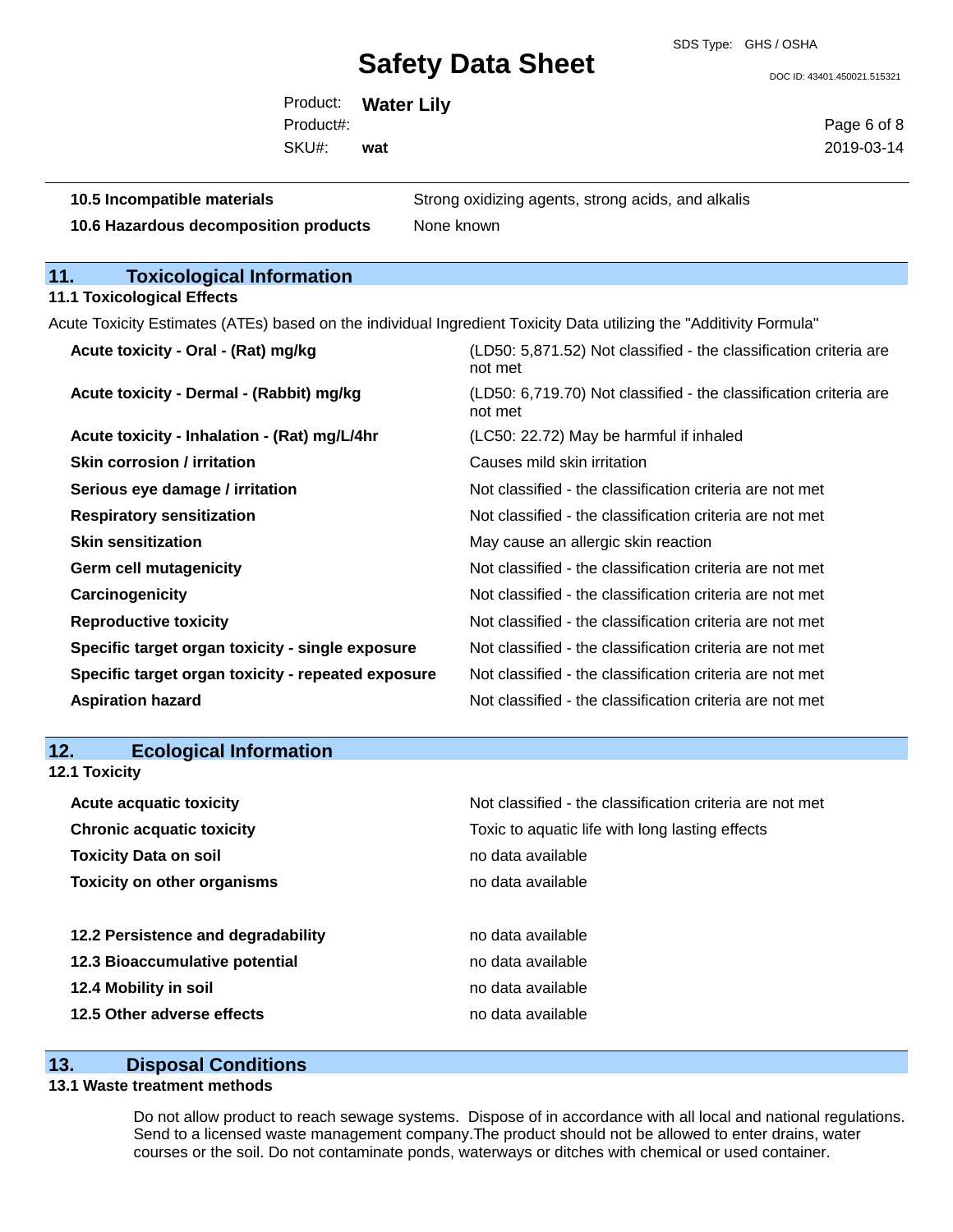DOC ID: 43401.450021.515321

Product: **Water Lily** SKU#: Product#: **wat**

Page 7 of 8 2019-03-14

# **14. Transport Information**

| <b>Regulator</b><br>U.S. DOT (Non-Bulk)<br>Chemicals NOI<br><b>ADR/RID (International Road/Rail)</b> |            | <b>Class</b> | <b>Pack Group</b><br>Not Regulated - Not Dangerous Goods | <b>Sub Risk</b> | UN-nr.        |
|------------------------------------------------------------------------------------------------------|------------|--------------|----------------------------------------------------------|-----------------|---------------|
| <b>Environmentally Hazardous</b><br>Liquid, n.o.s.                                                   | Substance. | 9            | $\mathbf{III}$                                           |                 | <b>UN3082</b> |
| <b>IATA (Air Cargo)</b><br><b>Environmentally Hazardous</b><br>Liquid, n.o.s.<br><b>IMDG (Sea)</b>   | Substance. | 9            | $\mathbf{III}$                                           |                 | <b>UN3082</b> |
| <b>Environmentally Hazardous</b><br>Liquid, n.o.s.                                                   | Substance. | 9            | Ш                                                        |                 | <b>UN3082</b> |

| 15.<br><b>Regulatory Information</b>       |                                                              |
|--------------------------------------------|--------------------------------------------------------------|
| <b>U.S. Federal Regulations:</b>           |                                                              |
| <b>TSCA (Toxic Substance Control Act):</b> | All components of the substance/mixture are listed or exempt |
| 40 CFR(EPCRA, SARA, CERCLA and CAA)        | This product contains the following components:              |
| 84-66-2<br>$201 - 550 - 6$ 70 - 80 %       | Diethyl phthalate                                            |
| <b>U.S. State Regulations:</b>             |                                                              |
| <b>California Proposition 65 Warning</b>   | This product contains the following components:              |
| 123-35-3(NF 204-622-5 0.01 - 0.1%          | beta-Myrcene (NFS)                                           |
| <b>Canadian Regulations:</b>               |                                                              |
| <b>DSL / NDSL</b>                          | 101.78% of the components are listed or exempt.              |
| 4 Q<br>Othor Information                   |                                                              |

#### **16. Other Information**

| GHS H-Statements referred to under section 3               |                                                                             |
|------------------------------------------------------------|-----------------------------------------------------------------------------|
| H226 : Flammable liquid and vapour                         | H227 : Combustible liquid                                                   |
| H302 : Harmful if swallowed                                | H303 : May be harmful if swallowed                                          |
| H304 : May be fatal if swallowed and enters airways        | H313 : May be harmful in contact with skin                                  |
| H315 : Causes skin irritation                              | H317 : May cause an allergic skin reaction                                  |
| H319 : Causes serious eye irritation                       | H320 : Causes eye irritation                                                |
| H361 : Suspected of damaging fertility or the unborn child | H373 : May cause damage to organs through prolonged or<br>repeated exposure |
| H400 : Very Toxic to aquatic life                          | H401 : Toxic to aquatic life                                                |
| H402 : Harmful to aquatic life                             | H410 : Very toxic to aquatic life with long lasting effects                 |
| H412 : Harmful to aquatic life with long lasting effects   |                                                                             |
|                                                            |                                                                             |

#### **Total Fractional Values**